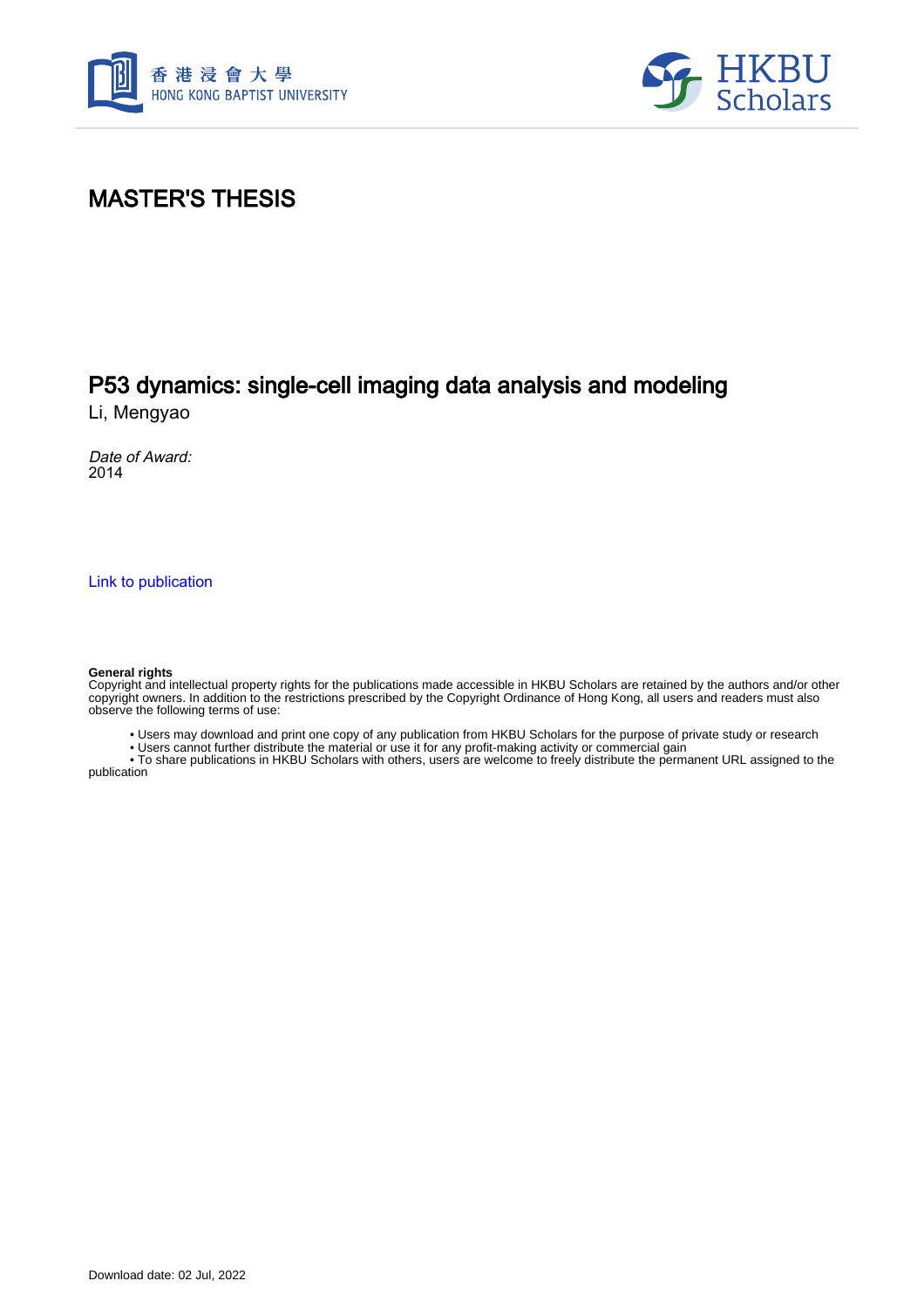# ABSTRACT

The p53 protein plays a central role in controlling the fate of cancer cells. At moderate levels of DNA damage, the concentration of the phosphorylated form of p53 undergoes temporal oscillation with a period of a few hours. In Dr. Shi's lab, single-cell measurements were carried out using the p53-YFP fusion proteins and time-lapse fluorescence microscopy. We report here a detailed study of the image data. From the time series of the p53 concentration in individual cells, we deduce the amplitude and period of the oscillation. The pulse-to-pulse and cell-to-cell variability of the oscillation is characterized. We then carry out a computational study of a mathematical model that involves a negative feedback loop between p53 and Mdm2 proteins. We have determined the phase diagram of the model, and studied the sensitivity of the properties of the oscillating state against the model parameters. Although only p53 concentration is measured in the experiment, we show that careful analysis of the pulse shape can nevertheless yield valuable information on the underlying molecular processes, and shed light on the possible origin of the observed cellto-cell variations.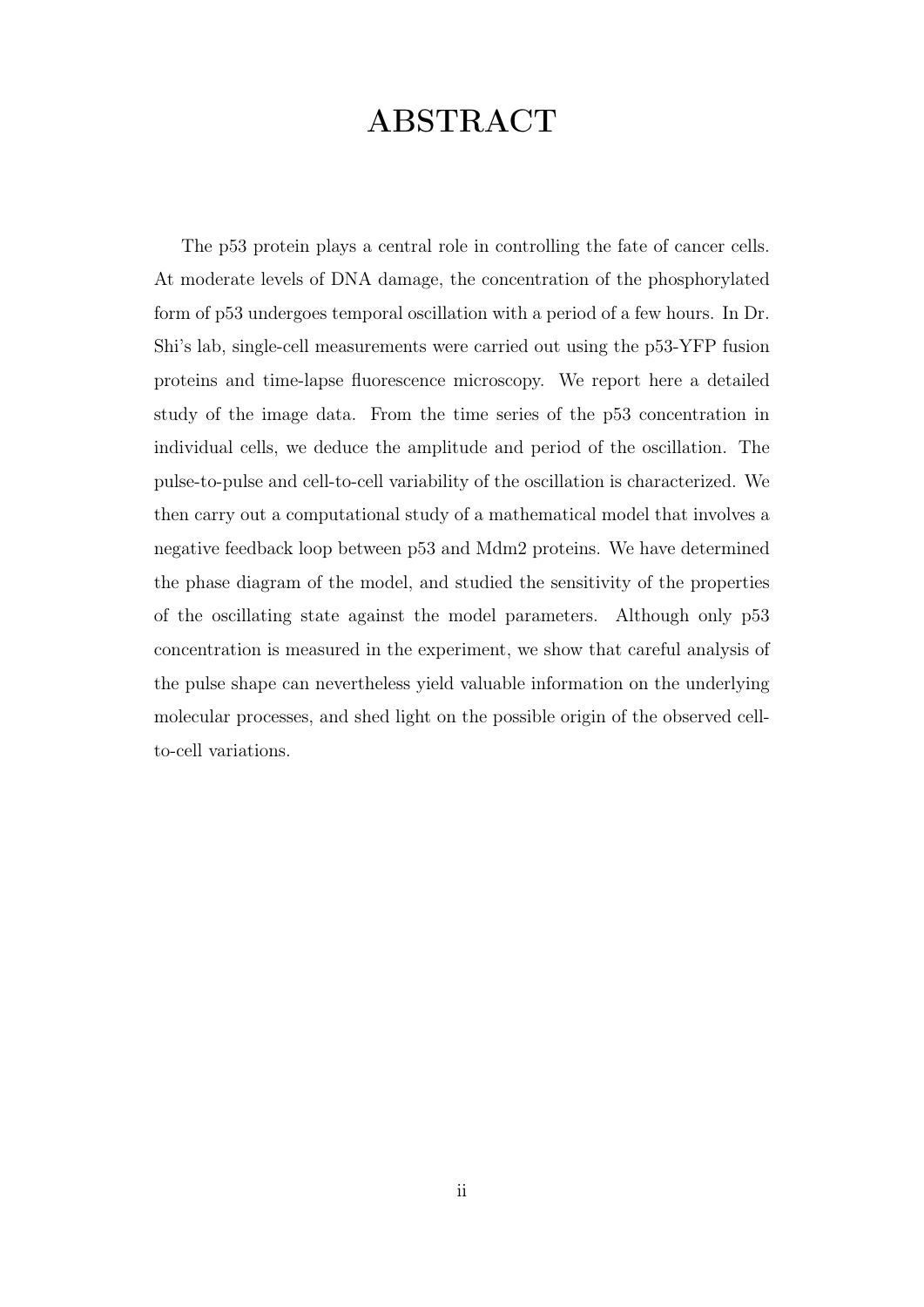# ACKNOWLEDGEMENTS

First and foremost, I would like to express my greatest appreciation to my supervisor, Prof. Lei-Han Tang, who patiently taught me lots of methods and spirits to do scientific research. Besides, his broad and profound knowledge as well as rigorous logical thinking is of great value for me.

Secondly, I am really grateful for the discussions with Dr. Li Xuefei, his kindly help and suggestions are significant for my research. Besides, I am also very grateful for the kindly help from other group members Mr. Moritz Zehl, Mr. Durga Datta Kandel, Ms. He Xiaojuan, Mr. Qi Fei and the discussions with them inspired me a lot.

Thirdly, I would like to give my special thanks to Dr. Jue Shi from the Department of Physics for her selfless sharing experimental data with me as well as many discussions.

Last but not least, I would like to owe my loving thanks to my family and my friends for every thing they have done for me.

My study is partially supported by the Research Grants Council under the project " Noise and Transient Dynamics in Intracellular Biochemical Networks ", Grant code N\_HKBU 213/10.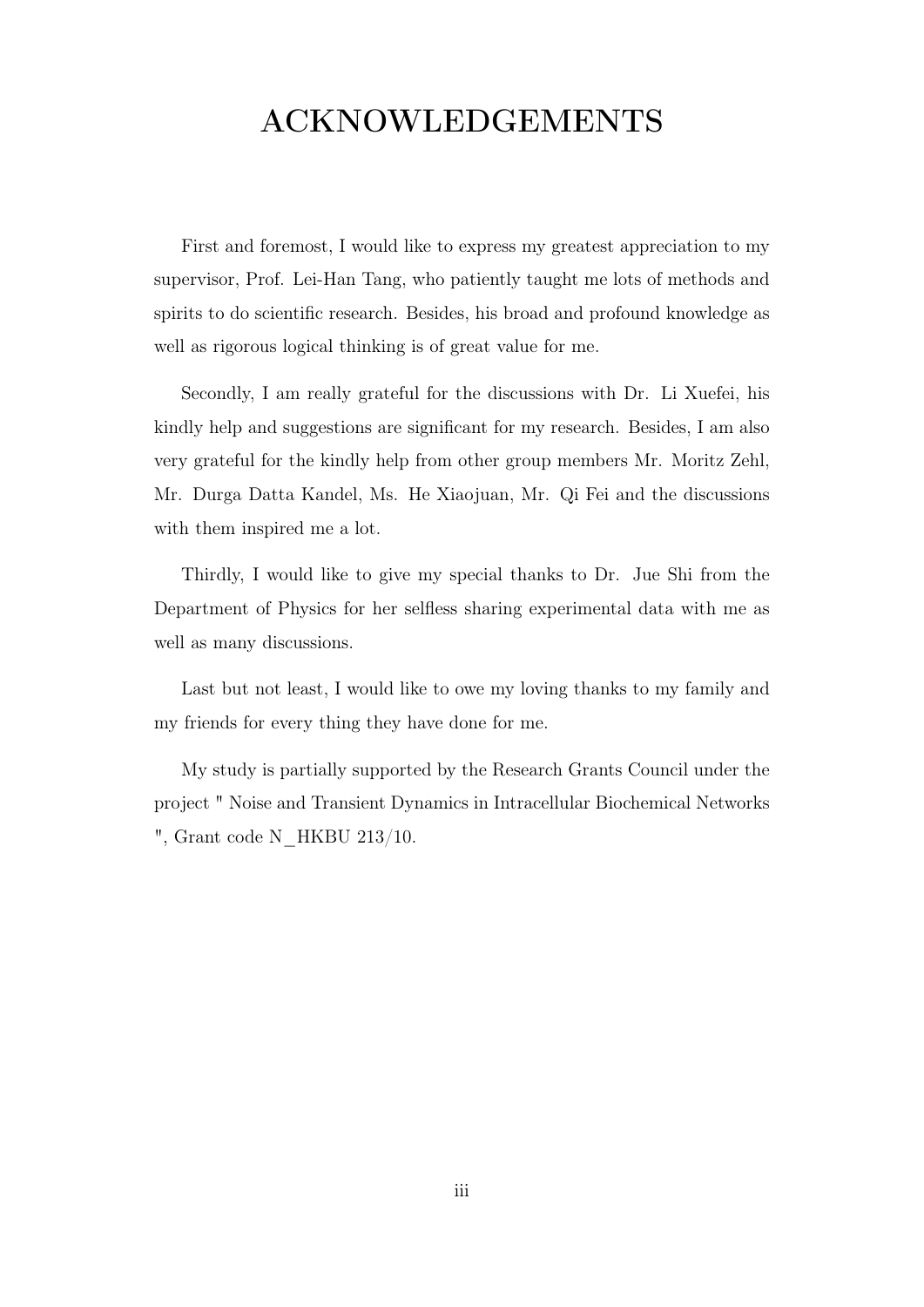# TABLE OF CONTENTS

|                         | Declaration      |                                                                            |                                                                |                |  |  |  |
|-------------------------|------------------|----------------------------------------------------------------------------|----------------------------------------------------------------|----------------|--|--|--|
|                         | Abstract         |                                                                            |                                                                |                |  |  |  |
|                         | Acknowledgements |                                                                            |                                                                |                |  |  |  |
| Table of contents<br>vi |                  |                                                                            |                                                                |                |  |  |  |
| List of figures         |                  |                                                                            |                                                                |                |  |  |  |
|                         |                  | List of tables                                                             |                                                                | $\mathbf x$    |  |  |  |
| $\mathbf 1$             |                  | Introduction                                                               |                                                                | $\mathbf{1}$   |  |  |  |
|                         | 1.1              |                                                                            |                                                                | $\mathbf{1}$   |  |  |  |
|                         |                  | 1.1.1                                                                      | The discovery of $p53$ and its role in tumorigenesis $\dots$ . | $\overline{2}$ |  |  |  |
|                         |                  | 1.1.2                                                                      | The core activation network of $p53$                           | 3              |  |  |  |
|                         |                  | 1.1.3                                                                      | The p53 dynamics and cell fate                                 | 5              |  |  |  |
|                         |                  | 1.1.4                                                                      |                                                                | $\overline{7}$ |  |  |  |
|                         | 1.2              | Scope of This Work $\dots \dots \dots \dots \dots \dots \dots \dots \dots$ |                                                                |                |  |  |  |
|                         | 1.3              |                                                                            |                                                                |                |  |  |  |
| $\overline{2}$          |                  |                                                                            | Oscillatory Solution of Coupled Nonlinear ODEs                 | 10             |  |  |  |
|                         | 2.1              |                                                                            | Dynamical System, Phase Space Trajectory, Fixed Points and     |                |  |  |  |
|                         |                  |                                                                            |                                                                |                |  |  |  |
|                         | 2.2              |                                                                            |                                                                |                |  |  |  |
|                         | 2.3              |                                                                            |                                                                | 16             |  |  |  |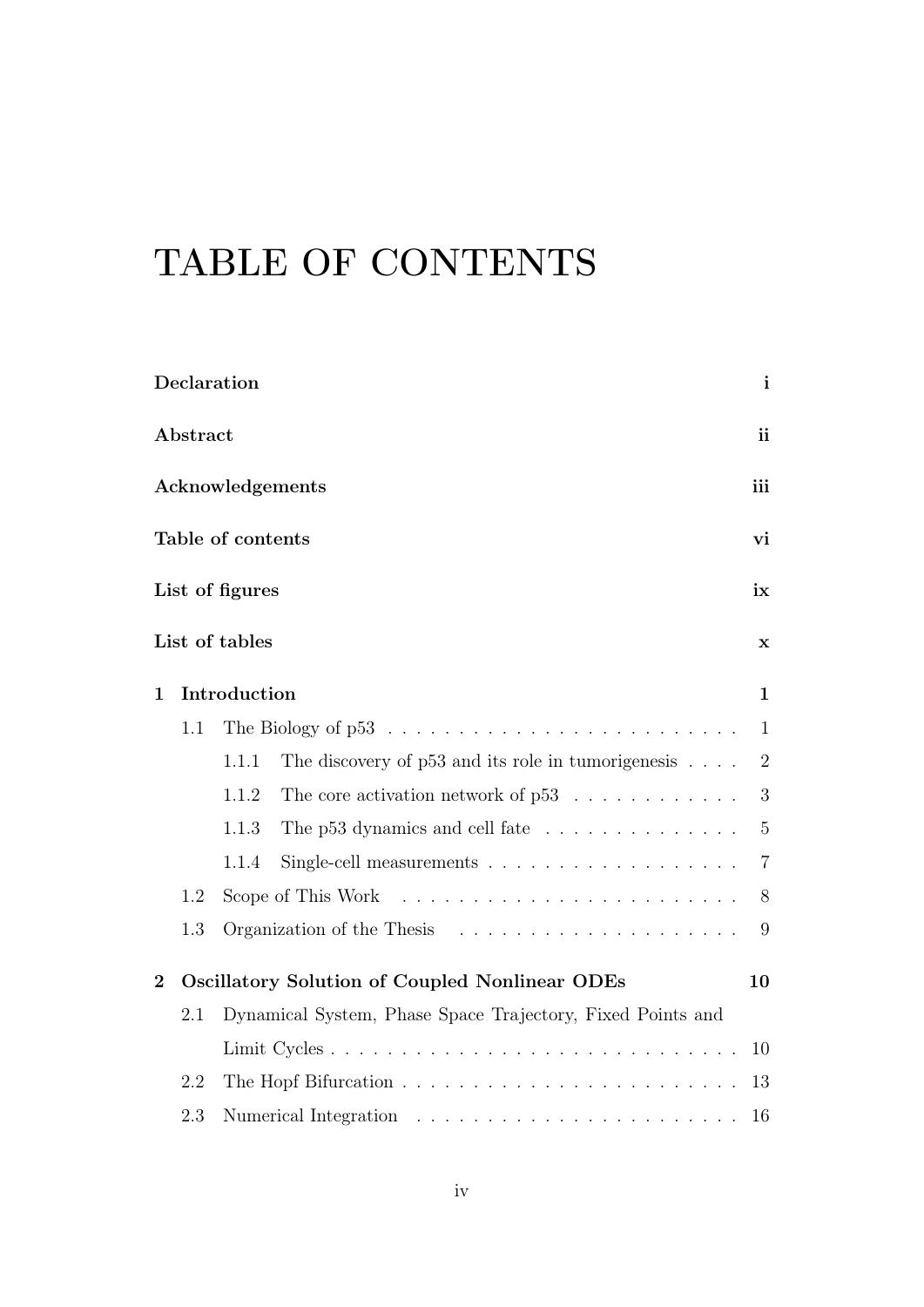| 3            |                                           | Single-cell Imaging of p53 Intensity<br>18                               |                                                                               |    |  |  |  |  |
|--------------|-------------------------------------------|--------------------------------------------------------------------------|-------------------------------------------------------------------------------|----|--|--|--|--|
|              | 3.1                                       |                                                                          |                                                                               |    |  |  |  |  |
|              | 3.2                                       | Method to Extract p53 Fluorescence Intensity of Single Cells             |                                                                               |    |  |  |  |  |
|              | 3.3                                       | Time Course of Nuclear p53 Concentration                                 |                                                                               |    |  |  |  |  |
| 4            |                                           | <b>Model Construction and Analysis</b><br>28                             |                                                                               |    |  |  |  |  |
|              | 4.1                                       |                                                                          |                                                                               |    |  |  |  |  |
|              |                                           | 4.1.1                                                                    | A two-component model                                                         | 29 |  |  |  |  |
|              |                                           | 4.1.2                                                                    |                                                                               | 34 |  |  |  |  |
|              | 4.2                                       |                                                                          |                                                                               |    |  |  |  |  |
|              |                                           | 4.2.1                                                                    | The bifurcation diagram $\ldots \ldots \ldots \ldots \ldots \ldots \ldots 36$ |    |  |  |  |  |
|              |                                           | 4.2.2                                                                    | Analysis of one oscillation cycle                                             | 40 |  |  |  |  |
|              |                                           | 4.2.3                                                                    | Sensitivity analysis against model parameters                                 | 44 |  |  |  |  |
| $\mathbf{5}$ | <b>Comparison of Model and Experiment</b> |                                                                          |                                                                               |    |  |  |  |  |
|              | 5.1                                       | Damage Dependent p53 Dynamics                                            |                                                                               |    |  |  |  |  |
|              | 5.2                                       |                                                                          | Variations in the Period of Single Cell $p53$ Oscillation $\dots$ .           | 48 |  |  |  |  |
|              |                                           | 5.2.1                                                                    | Period variation at different damage levels                                   | 48 |  |  |  |  |
|              |                                           | 5.2.2                                                                    | Period variation at the same damage level $\dots \dots \dots 51$              |    |  |  |  |  |
|              | 5.3                                       | Variation in the Peak Value of Single Cell $p53$ Oscillation $\ldots$ 53 |                                                                               |    |  |  |  |  |
|              |                                           | 5.3.1                                                                    | Peak value variation at different damage levels                               | 53 |  |  |  |  |
|              |                                           | 5.3.2                                                                    | Peak value variation at the same damage level $.\;.\;.\;.\;.\;.\;.\;55$       |    |  |  |  |  |
|              |                                           | 5.3.3                                                                    | Correlation between p53 rising speed and peak value                           | 57 |  |  |  |  |
|              | 5.4                                       | 60                                                                       |                                                                               |    |  |  |  |  |
| 6            |                                           | Conclusions<br>62                                                        |                                                                               |    |  |  |  |  |
|              | Appendices<br>64                          |                                                                          |                                                                               |    |  |  |  |  |
|              | 64                                        |                                                                          |                                                                               |    |  |  |  |  |
|              | A Model parameter table                   |                                                                          |                                                                               |    |  |  |  |  |
|              | B Flow chart of the image program         |                                                                          |                                                                               |    |  |  |  |  |
|              | <b>Bibliography</b><br>71                 |                                                                          |                                                                               |    |  |  |  |  |